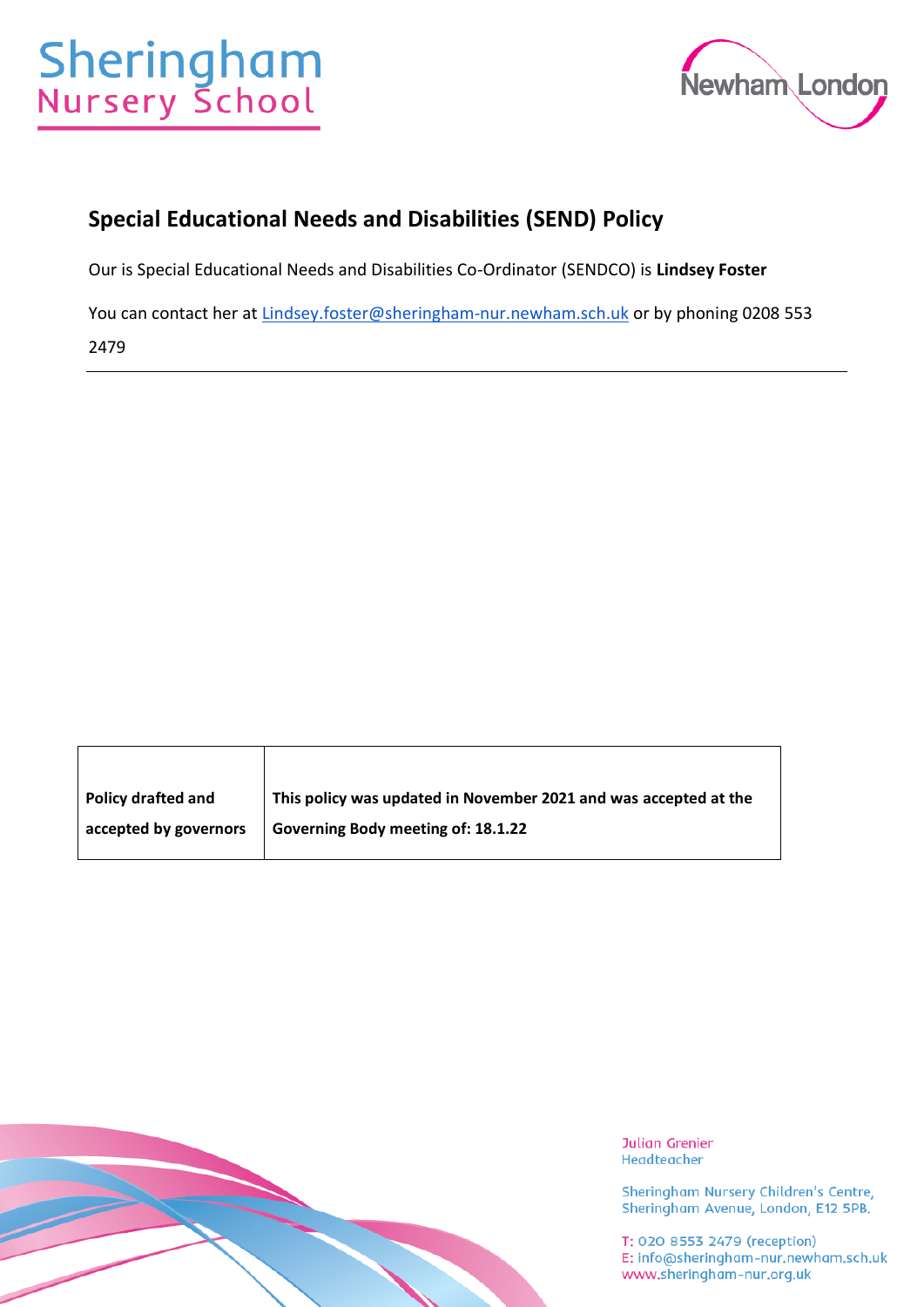The purpose of this policy is to provide clear guidance to staff on how we provide effective inclusive provision for children and families with special educational needs and/or disabilities (SEND). This policy should be read in conjunction with other school policies relating to interaction between adults and children. These policies include: - Behaviour, Safeguarding and Child Protection. The school reports annually on the implementation of this policy in its SEND Information Report, and on equalities (Public Sector Equality Duty Report).

Staff and governors at Sheringham Nursery School and Children's Centre are committed to the full implementation of the 2014 **[SEND code of practice: 0 to 25 years.](https://www.gov.uk/government/publications/send-code-of-practice-0-to-25)**

We believe that early education is of crucial importance for young children with disabilities and/or special educational needs and endorse the right of these children to be educated in mainstream school.

All staff should expect to teach children with special educational needs and the school educates children from the local community whatever their background or ability. We welcome children with disabilities and/or special educational needs (referred to hereafter as 'special educational needs') and their families. We appreciate their contributions and recognise that they enrich the learning environment for all the children and adults in our school.

All children have the right to learn through play and are entitled to a broad and balanced curriculum in the Early Years Foundation Stage. We will strive to overcome actual or potential barriers to learning faced by children to ensure every child is able to play and learn in a way that is appropriate for them. Due to the age of our children, their overall well-being is of primary importance to us. We are an inclusive school and want all of our children to feel a sense of 'belonging'. All children are valued individuals with unique interests and strengths. All children should be given opportunities to reach their full potential educationally, emotionally and physically.

# **Definition of the term 'Special Educational Needs'**

A child has special educational needs if they have significant learning difficulties in comparison to the majority of children of the same age or if they have a disability which prevents or hinders them from using educational facilities generally provided for children of the same age.

Special Educational Provision is provision which is additional to or different from the educational provision made for children of the same age in mainstream schools.

[Special educational needs and disability code of practice: 0 to 25 years](https://www.gov.uk/government/uploads/system/uploads/attachment_data/file/398815/SEND_Code_of_Practice_January_2015.pdf) 

A child with a medical condition does not automatically have special educational needs.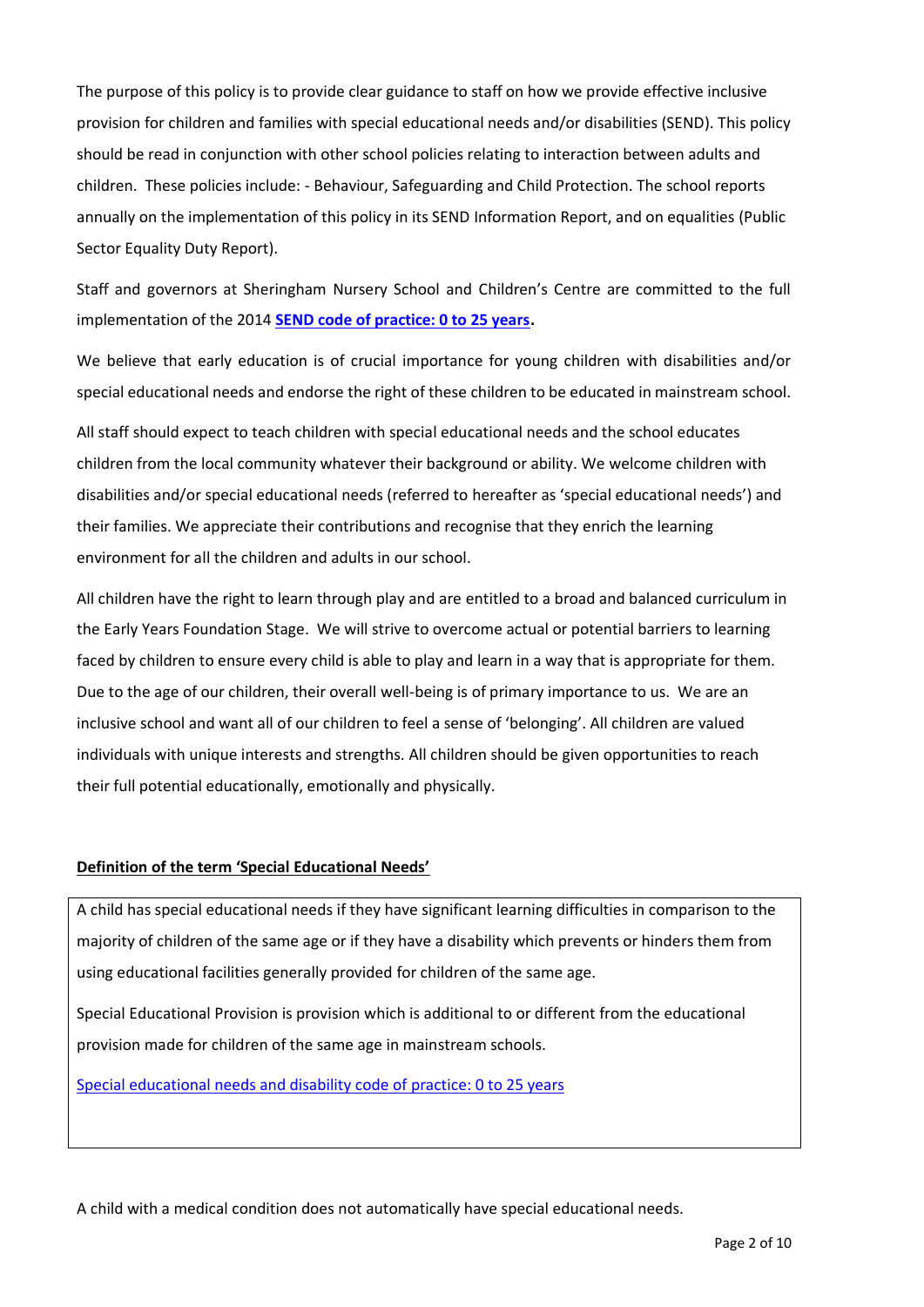#### **Identification of special educational needs**

Children with special needs may become known to our setting in a number of ways, including:

- A family may indicate that their child has a particular need when they register their child for a nursery place.
- Staff may become aware of children with special needs who are attending sessions based in the Children's Centre or the Nursery School such as: Parent<sup>1</sup> and Toddler group, Buttercup group or Pre-Nursery sessions.
- Staff may become aware of children with special needs during home visits prior to their starting date at Nursery.
- A Best Start in Life Practitioner may become aware of a child with special needs through our links with the Health Visiting Service
- Learning support services who are working with the families in the area may contact the school or advise the family to contact the school.

In most of the above cases the Best Start in Life Practitioner will visit the family and offer a range of support, services and activities. The SENDCo will liaise with support services to assess the child's level of need and a programme of transition visits can be arranged prior to the child starting Nursery. We also run a Pre-Nursery Group to enable the children to become familiar with the Nursery School and Children's Centre and to begin getting to know their key person before they come on roll.

The Head teacher, the SENDCo and the Family support worker will liaise to varying degrees as needed to ensure that any necessary arrangements that need to be made prior to admitting the child can be made.

# **Admitting and Settling Children to the Nursery School**

The governing body has agreed to the Local Authority's Admissions Arrangements which do not discriminate against children with SEND. We will work with each child and their family individually in regard to a settling in period to ensure the well-being of the child. When children with an identified Special Educational Need are on the waiting list for a place at the centre they may be given priority, as set out in our Admissions Policy.

<sup>&</sup>lt;sup>1</sup> When we use the term "parent", we include both parents and other carers (e.g. foster carers or others with parental responsibility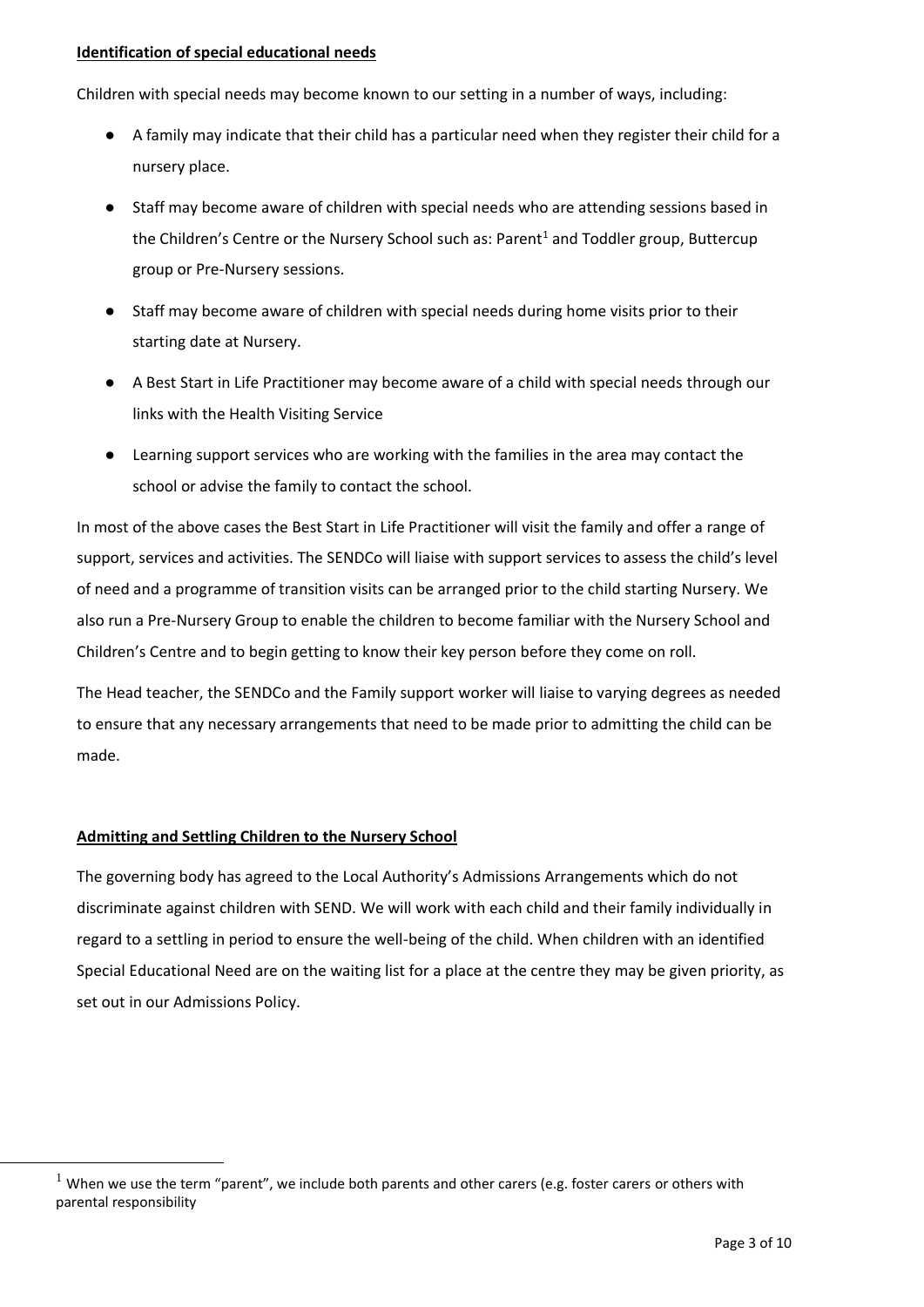#### **Home Visits**

Every family on the Nursery waiting list is offered a home visit, which they can accept or decline. If accepted, two members of staff will visit the family (one will be the child's key person) to gather information about the child and begin to build up a picture of their background and development. If declined, the family will be invited into the centre for an introductory meeting.

#### **Key Person approach**

We believe it is important that all children and their families feel they are accepted, safe and secure, but valued in our school. From the start of the nursery school placement each child and family are allocated a key person. This system of bonding provides a good opportunity for individual interaction and support to enable a trusting relationship to develop. Every child becomes part of a key group, which meets for the last part of the nursery session. The relationship between key person and parents is developed as much as possible and we are keen to involve parents at every stage of their child's learning. Everyone involved in the education of the child – parents, teachers, Early Years Educators, Learning Support Assistants and all other staff including those from partner agencies – should share their knowledge and understanding of the child and work in partnership for the good of the child.

#### **The Curriculum**

Our curriculum is broad and balanced. Staff plan activities which are appropriate and flexible enough to meet the needs of all children, including those with a range of special needs. We recognise that early identification of difficulties and appropriate intervention will give children the best possible start and help them to progress and achieve. Through our curriculum and organisation, we aim to enable all children to have equality of access and to reach a high standard of achievement in relation to their potential. Ou[r Curriculum Policy](https://www.sheringham-nur.org.uk/wp-content/uploads/simple-file-list/Education/SNSCC-Curriculum-Overview-and-Curricular-Goals-Sep-21-update.pdf) tells you more about how we make sure our curriculum is inclusive and ambitious for children with SEND.

All children will have the opportunity to learn outdoors and in the local environment. We lead Forest School sessions and all children will have the opportunity to take part in these sessions which run throughout the year. If a child finds it difficult to access these sessions, we will put the appropriate support in place to meet their needs. We plan educational visits very half term and we encourage all children to come along. Educational visits provide opportunities for children to learn more about the world around them and broaden their experiences.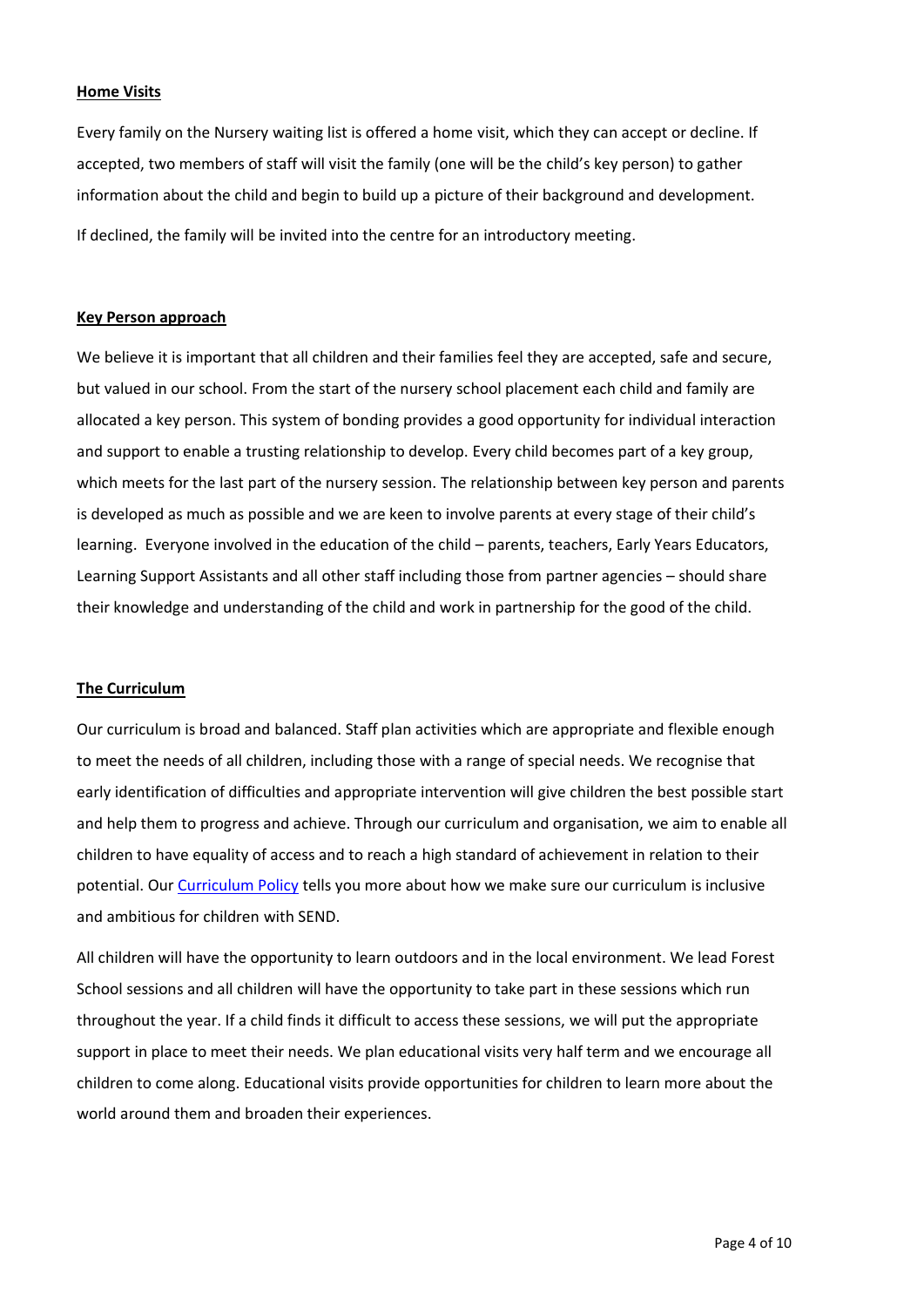#### **Children's Profiles and Assessment**

We recognise the importance of assessment and recording the children's progress and we have a wellestablished system. We use *Development Matters in the EYFS* to assess progress over time for all children in our setting.

Where appropriate, we use the *Developmental Journal,* which adapts *Development Matters* to make it more suitable for recording the small but significant steps of progress made by young children with special educational needs.

Staff in the Children's Centre get to know some children very well before they start in Nursery School. All of this information is shared with the key person before the child starts nursery and is used to plan for their needs and interests.

Parents contribute at the home visit, during the 5 day meeting and add to their child's online tapestry journal. They also contribute at the termly progress meetings. All children's tapestry journals are updated regularly, reviewed termly with senior staff, and shared with parents.

The School Provision Map sets out all of the provision in place to meet the different needs of children on roll. It is closely reviewed termly by the SENDCo and is shared with parents. As this system involves contributions from and discussions with parents, it enables early identification of need and offers the means to monitor the development and progress of all children.

Concerns about progress can be raised by the parent or the key person at any of these meetings or at an informal meeting with the parent at any time. The progress of all children is monitored throughout their nursery experience – after 5 days (starting points, in consultation with the parent) then at the end of each term. Any children who are falling significantly below their cohort or who are making limited progress will be identified in this way and appropriate action taken.

# **Tapestry**

We use Tapestry, a secure online learning journal, to record and celebrate every child's play and learning in partnership with families.

Tapestry includes photographs and information from home and nursery. Staff share Tapestry entries with the children on a regular basis and encourage parents to take an interest in and contribute, too.

This helps children to reflect on their experiences and can show children's progress over time. Tapestry can be particularly useful for children who are not yet communicating verbally as they are able to point to photographs and videos whilst logged in with staff, parents and other children.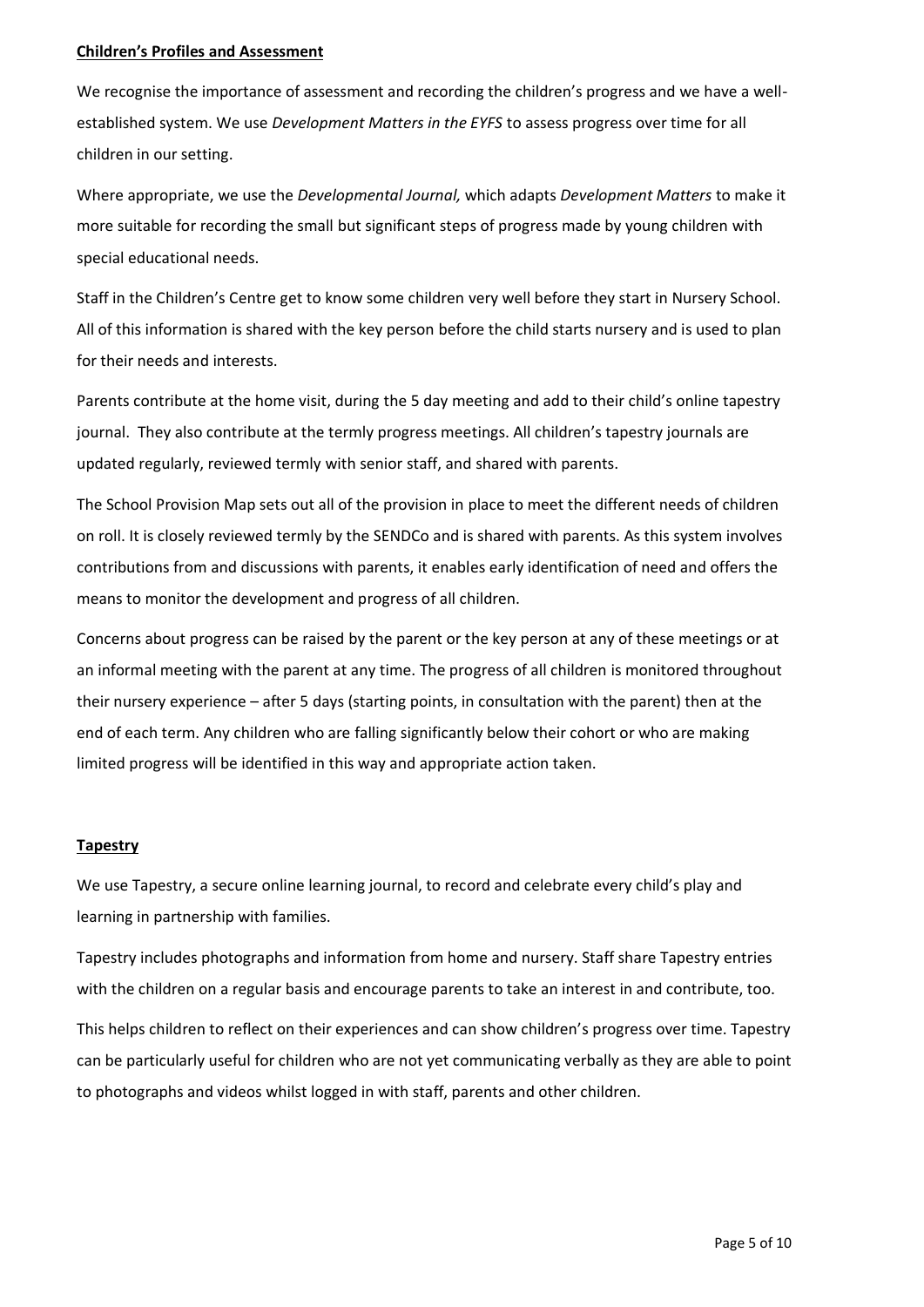#### **The Code of Practice Procedures**

Children may enter Nursery with a previously identified special need and may already have involvement from a range of professionals. These children will be placed on the SEND support list. Consideration will be given to the nature of their need and how this will best be met in school. In some cases, a special need may not lead to an additional educational need. In the case of some medical conditions a care plan is put into place and no additional educational provision is needed.

Where a parent expresses concerns about the development of the child, their child will be monitored and assessed by their key person with the support of the SENDCo and the staff team during their settling-in period. After discussion with the parents a suitable referral will be made, or parents sign posted to access services such as advice from Speech and Language Therapy via Chatterbox sessions. Other children may remain under observation and offered extra support in Nursery in a range of ways.

All children on SEND support are included on the School Provision Map which includes their individual needs and the additional support that will be offered in addition to the nursery curriculum. The School Provision Map is reviewed termly, and the children's progress is also reviewed to show impact from interventions that they have attended.

All nursery staff are informed of individual children's needs by the SENDCo. There are regular staff meetings where individual children are discussed, and any particular concerns or issues can be raised. Staff can also raise concerns about a child with the SENDCo at any time or by filling in an 'Early Help Request' or 'SEND referral' google form. .

The SENDCo monitors the implementation of the School Provision Map, offers support to key people and supports staff that are responsible for carrying out certain programmes.

The Head Teacher and Class Teachers hold termly meetings with each key person to discuss individual children's progress and to monitor their records.

Key people meet with the children's parents to set individual targets for them together. The SENDCo will also be present in meetings where a child has a special educational need.

#### **High Needs Funding**

Children in need of increased support may be allocated high needs funding. These allocations will be notified to the local authority. If funding is agreed, then the school will liaise with the child's parents on how best to use the funding to support the child's needs.

Annual reviews take place for children who receive High Needs Funding, involving parents, teacher, SENDCo and appropriate external agencies which allow the Local Educational Authority to continue to monitor the progress of children.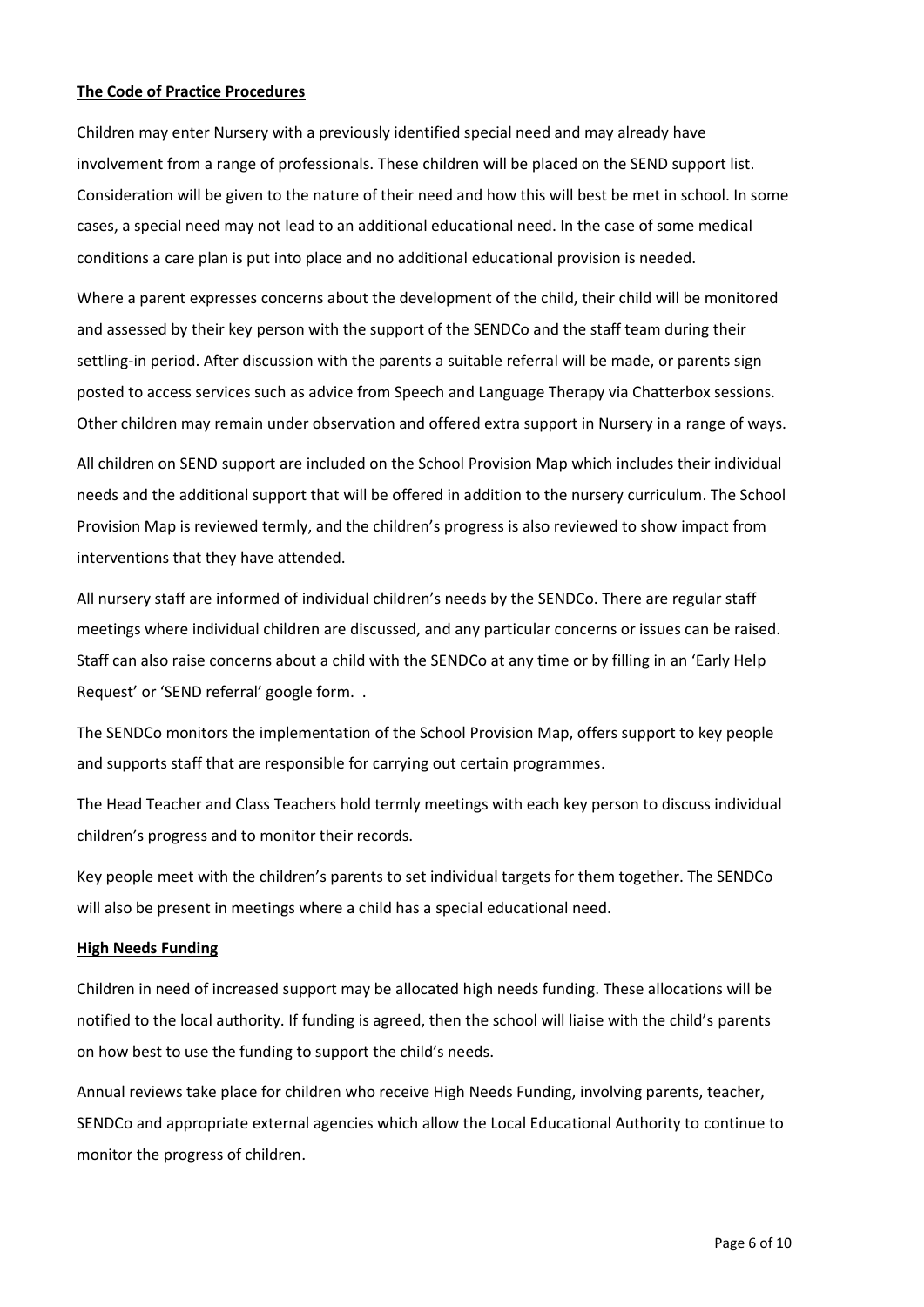#### **Working with Parents**

We work in partnership with parents. We aim to give parents of children with special needs sensitive but informative support and advice, with the opportunity to influence and contribute to their child's education. A number of groups are run within the Children's Centre, designed particularly to support parents of children with special educational needs. All other groups are open to every parent. Parents are involved in discussions about their child, given the information about the assessment procedures, introduced to support workers and other professionals working with their child, invited to meetings and reviews, given a copy of reports. With parental consent referrals can be made to a number of outside agencies such as: Child Development Clinic, Occupational Therapy, Physiotherapy etc. Where a parent has concerns about a child's development in speech and language they can be referred to Speech and Language Therapy.

We have created a parent-friendl[y Guide to Special Educational Needs and Disabilities.](https://www.sheringham-nur.org.uk/wp-content/uploads/simple-file-list/SEND-and-Equalities/SNCC-Parents-Guide-to-SEND.pdf)

# **Education, Health and Care plans (EHCPs)**

Some children with SEND would benefit from an EHC plan. An EHC plan can be triggered by the parent or the parent can request that the nursery starts the process. If a request is made, the SENDCo will:

- Co-ordinate provision for the child based on specification written in the plan.
- Hold an initial planning meeting.
- Formulate a Support Plan, and set review dates, monitor Support Plans regularly.
- Support the Class Teacher and the team of Early Years Educators and Learning Support Assistants in delivering set targets.
- Liaise with external support agencies as appropriate.
- Co-ordinate annual reviews by inviting the parents and all the professionals involved in child's education.

# **Working with Other Agencies and Specialists**

We aim to work in partnership with other agencies and specialists. The SENDCo will often take the lead in this, incorporating any advice from specialists and programmes on to the School Provision Map. We recognise that specialist input can enhance the learning of all children and complement existing teaching methods.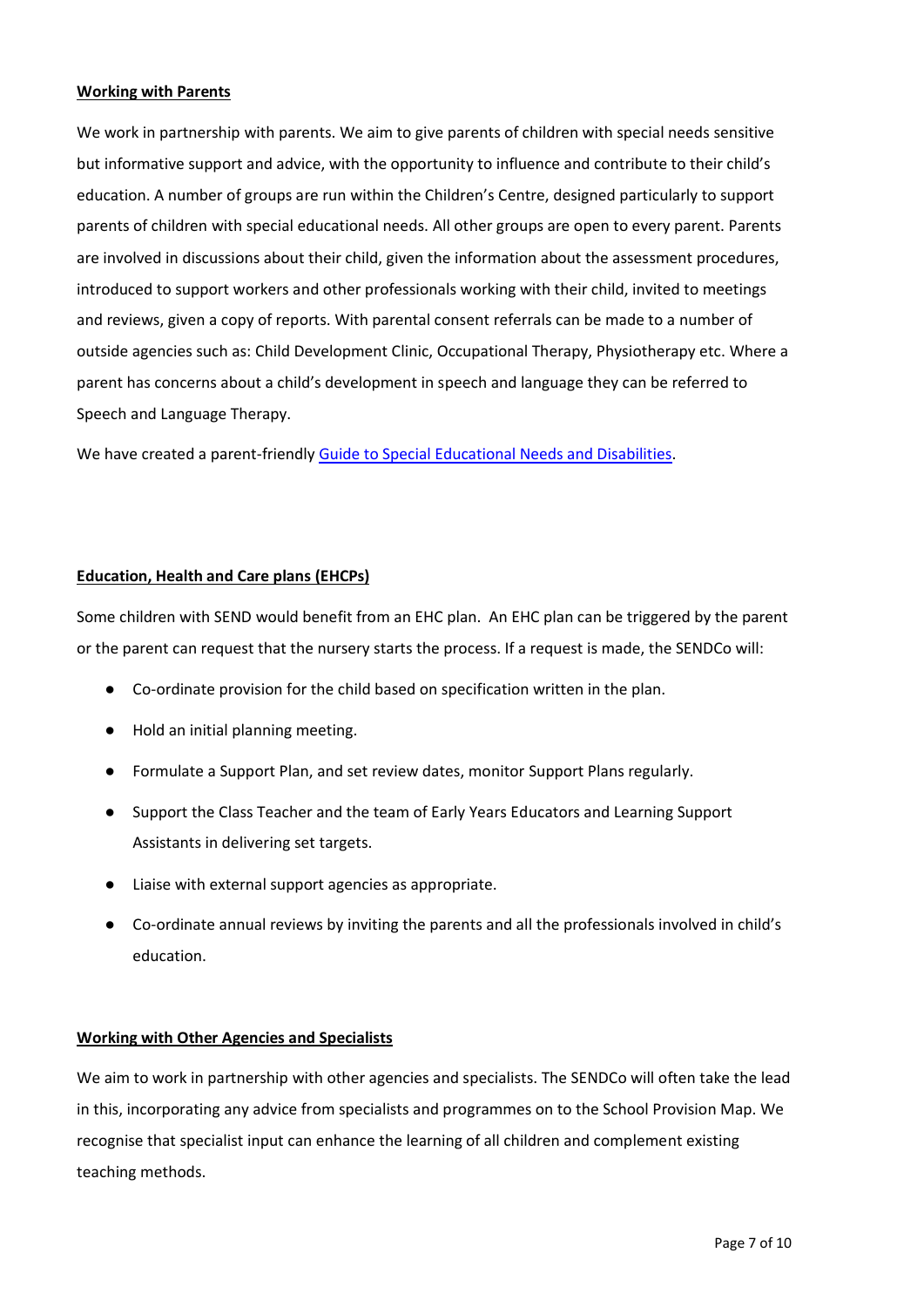# **Links with Local Schools**

The Nursery holds Person Centred Reviews before transition for all children who have high needs funding and for any other children who have a particular area of need. Parents, school staff, outside agencies and representatives from the receiving school are invited. Participation from receiving schools is vital at this stage. The SENDCo works closely with SENDCos of receiving schools and passes on all relevant information relating to all children with special educational needs who are transferring to Primary School.

#### **Transition**

Transition from the Nursery to Primary School is given high priority. In addition to a wide programme of activities for all, extra visits can be arranged for children with special needs and those children who seem more vulnerable than others.

#### **The Role of the Special Educational Needs and Disabilities Coordinator (SENDCo)**

The designated person for co-ordinating SEND is Lindsey Foster

The SENDCo role includes:

- The day-to-day operation of SEND Inclusive Education Policy
- Maintaining the SEND register and overseeing the records of all children with SEND
- Liaising with, advising and supporting all staff and children
- Co-ordinating provision for children with SEND both internally and externally
- Liaising with parents, involving them in supporting their children and understanding the SEND policy
- Contributing to in-service training for all staff and identifying training needs
- Liaising with external agencies including the Educational Psychology Service, other support agencies and LEA officers and facilitating their work within the centre
- Liaising with team leaders about attainment, assessment and progress
- Ensuring that on-going observation and assessment provide regular feedback to all staff and parents about the child's achievements and experiences and that the outcomes of such assessment form the basis for planning the next steps of the child's learning
- Monitoring the provision for children on the Code of Practice in terms of planning, delivery and Support Plans when appropriate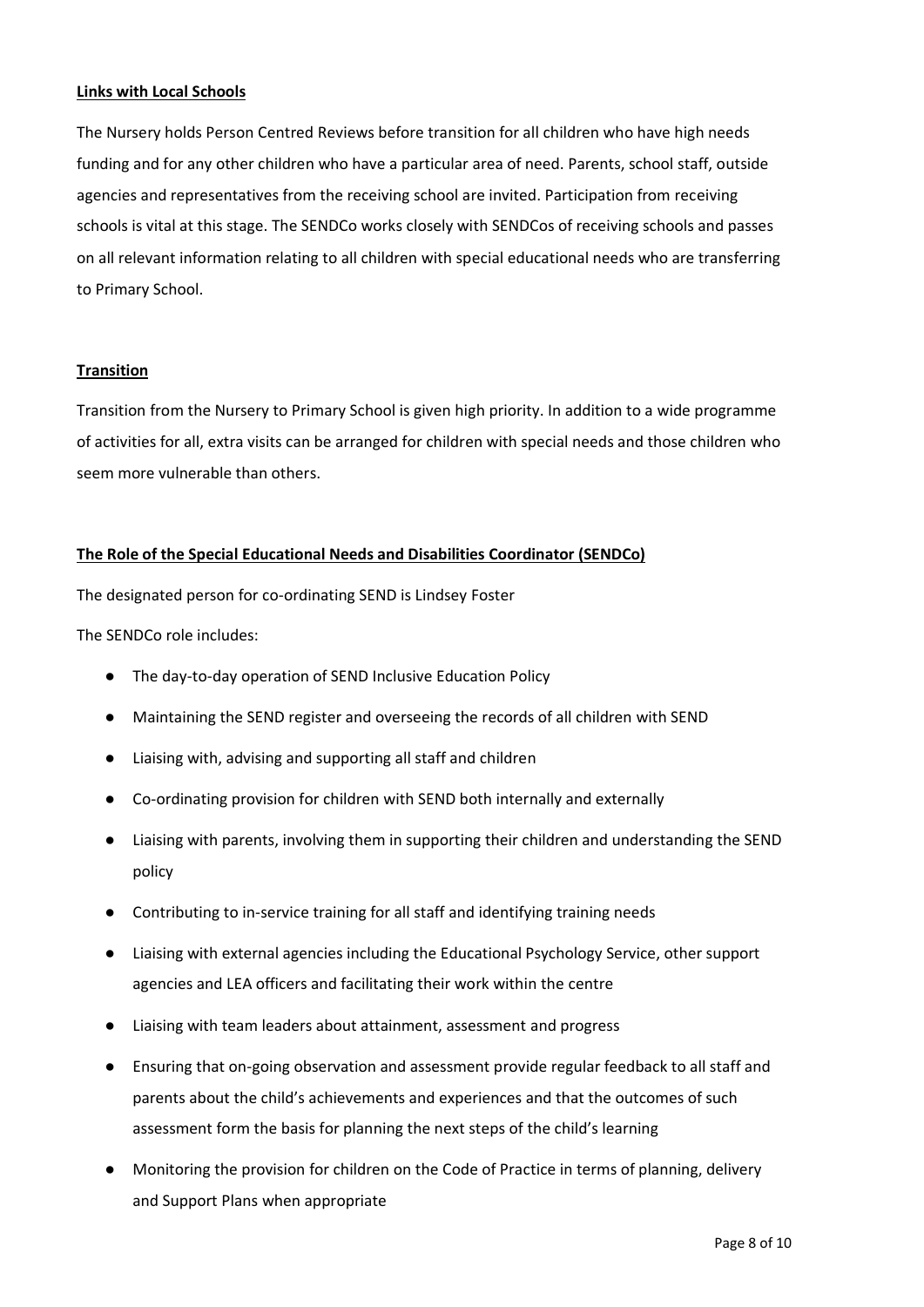- Attending cluster meetings and disseminating information to staff
- Liaising with SEND Inclusion Link Governor
- Raising awareness of the Inclusion policy in the centre
- Linking with schools to ensure smooth transition
- Arranging and chairing meetings including termly and annual reviews and Support Plan meetings
- Co-ordinating the audit and review of SEND policy, procedures and practices in the light of changes to the Code of Practice and Government legislation and borough guidelines
- Consulting with the Head Teacher on the use of SEND funding

# **The Role of the Class Teacher/Room Leader**

- Identification of a need (Initial Concerns)
- Taking account of the children' and parents' views
- Team-planning: for the differentiation of activities and tasks
- Classroom management
- Assessment and record-keeping to demonstrate progress and attainment
- **Attending Support Plan reviews**

In fulfilling these duties, staff should be supported by the SENDCo, colleagues who have curriculum leadership responsibilities and, in some cases, by visiting advisors for the support services.

# **Staff Development and Training**

The nursery endeavours to promote good inclusive practices and provides appropriate professional development for all staff. Wherever possible, staff receive specialist training appropriate to the needs of the children with whom they work. Professional development may be delivered by the SENDCo or by outside agencies. All staff have access to a range of courses offered by Newham and are encouraged to attend courses on a regular basis. The nursery school has a Gold Award from the UCL Institute of Education for Professional Development.